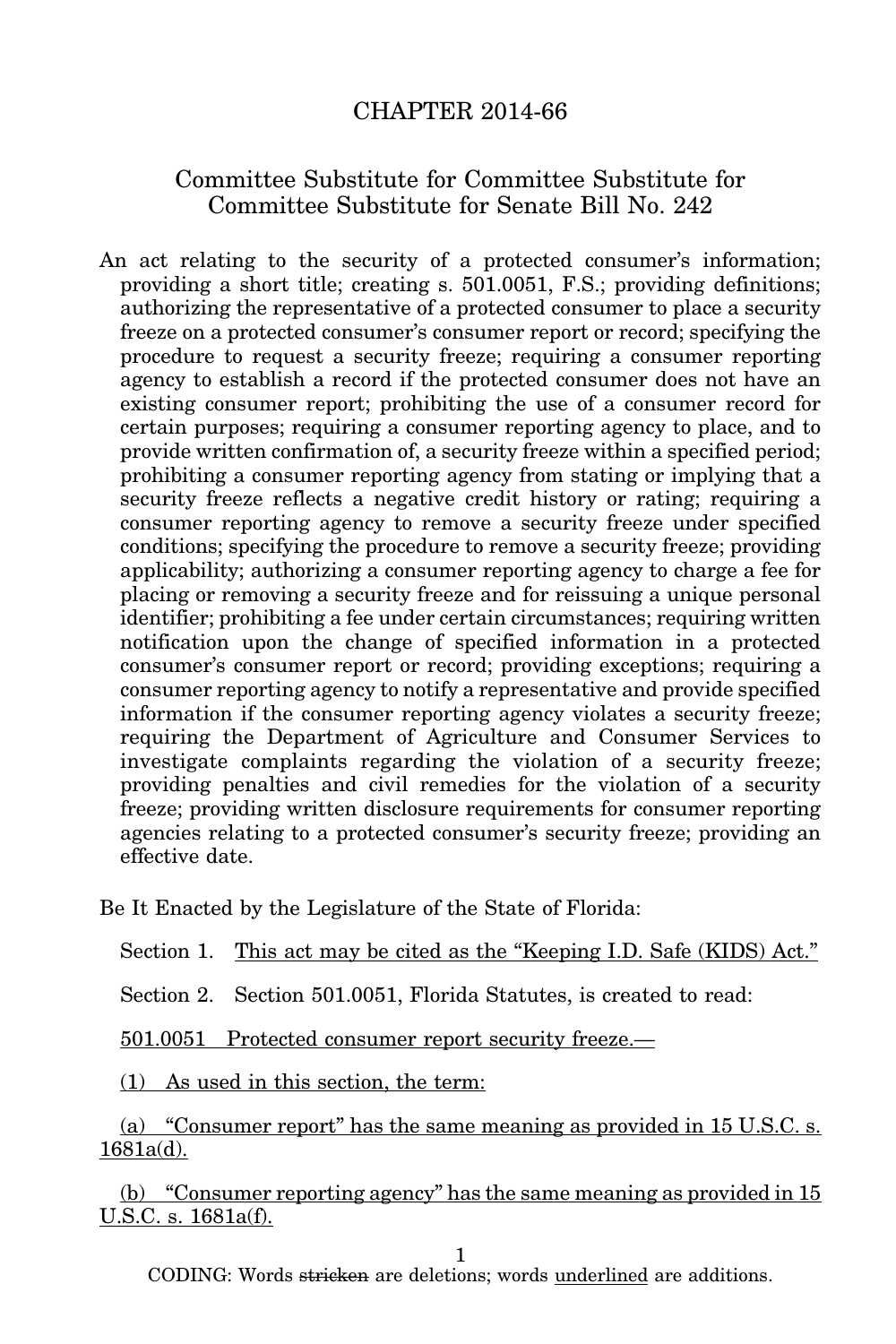(c) "Protected consumer" means a person younger than 16 years of age at the time a security freeze request is made or a person represented by a guardian or other advocate pursuant to chapter 39, chapter 393, chapter 744, or chapter 914.

(d) "Record" means a compilation of information that:

1. Identifies a protected consumer; and

2. Is created by a consumer reporting agency exclusively for the purpose of complying with this section.

(e) "Representative" means the parent or legal guardian of a protected consumer, including a guardian appointed pursuant to s. 914.17.

(f) "Security freeze" means:

1. A notice placed on a protected consumer's consumer report which prohibits a consumer reporting agency from releasing the consumer report, the credit score, or any information contained within the consumer report to a third party without the express authorization of the representative; or

2. If a consumer reporting agency does not have a consumer report pertaining to a protected consumer, a notice placed on a protected consumer's record which prohibits the consumer reporting agency from releasing the protected consumer's record except as provided in this section.

(g) "Sufficient proof of authority" means documentation showing that a representative has authority to act on behalf of a protected consumer. The term includes, but is not limited to, a court order, a copy of a valid power of attorney, or a written notarized statement signed by the representative which expressly describes the authority of the representative to act on behalf of the protected consumer. A representative who is a parent may establish sufficient proof of authority by providing a certified or official copy of the protected consumer's birth certificate.

(h) "Sufficient proof of identification" means documentation identifying a protected consumer or a representative. The term includes, but is not limited to, a copy of a social security card, a certified or official copy of a birth certificate, a copy of a valid driver license, or a copy of a government-issued photo identification.

(2) A representative may place a security freeze on a protected consumer's consumer report by:

(a) Submitting a request to a consumer reporting agency in the manner prescribed by that agency;

(b) Providing the agency with sufficient proof of authority and sufficient proof of identification of the representative; and

2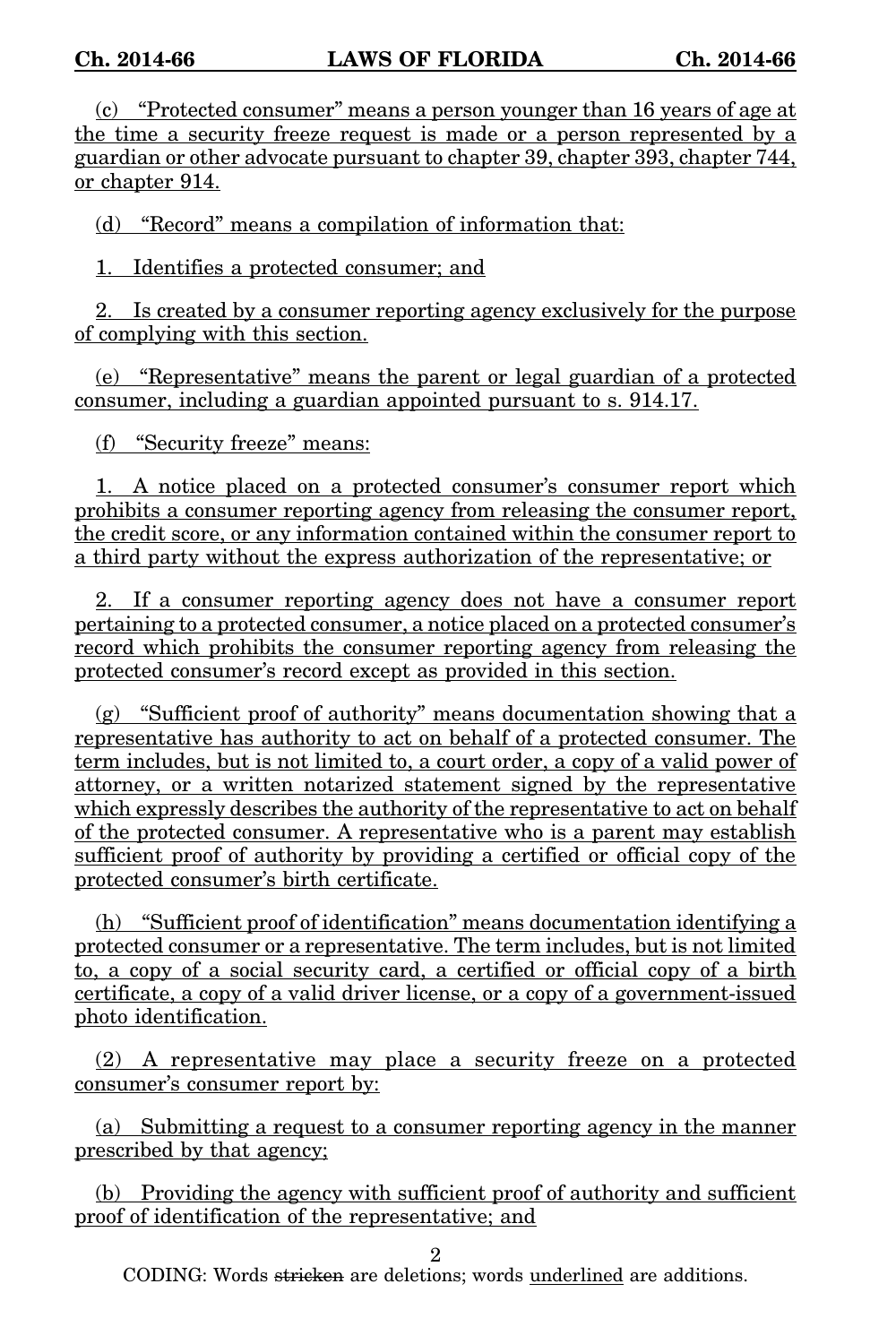(c) Paying the agency a fee as authorized under this section.

(3) If a consumer reporting agency does not have a consumer report pertaining to a protected consumer when the consumer reporting agency receives a request for a security freeze under subsection (2), the consumer reporting agency shall create a record for the protected consumer and place a security freeze on the record. A record may not be created or used to consider the protected consumer's credit worthiness, credit standing, credit capacity, character, general reputation, personal characteristics, or eligibility for other financial services.

(4) A consumer reporting agency shall place a security freeze on a consumer report or record within 30 days after confirming the authenticity of a security freeze request made in accordance with this section.

(5) The consumer reporting agency shall send a written confirmation of the security freeze to the representative within 10 business days after instituting the security freeze on the consumer report or record and shall provide the representative with instructions for removing the security freeze and a unique personal identifier to be used by the representative when providing authorization for removal of the security freeze.

(6) A consumer reporting agency may not state or imply to any person that a security freeze reflects a negative credit score, a negative credit history, or a negative credit rating.

(7) A consumer reporting agency shall remove a security freeze from a protected consumer's consumer report or record only under either of the following circumstances:

(a) Upon the request of a representative or a protected consumer. A consumer reporting agency shall remove a security freeze within 30 days after receiving a request for removal from a protected consumer or his or her representative.

1. A representative submitting a request for removal must provide all of the following:

a. Sufficient proof of identification of the representative and sufficient proof of authority as determined by the consumer reporting agency.

b. The unique personal identifier provided by the consumer reporting agency pursuant to subsection (5).

c. A fee as authorized under this section.

2. A protected consumer submitting a request for removal must provide all of the following:

a. Sufficient proof of identification of the protected consumer as determined by the consumer reporting agency.

3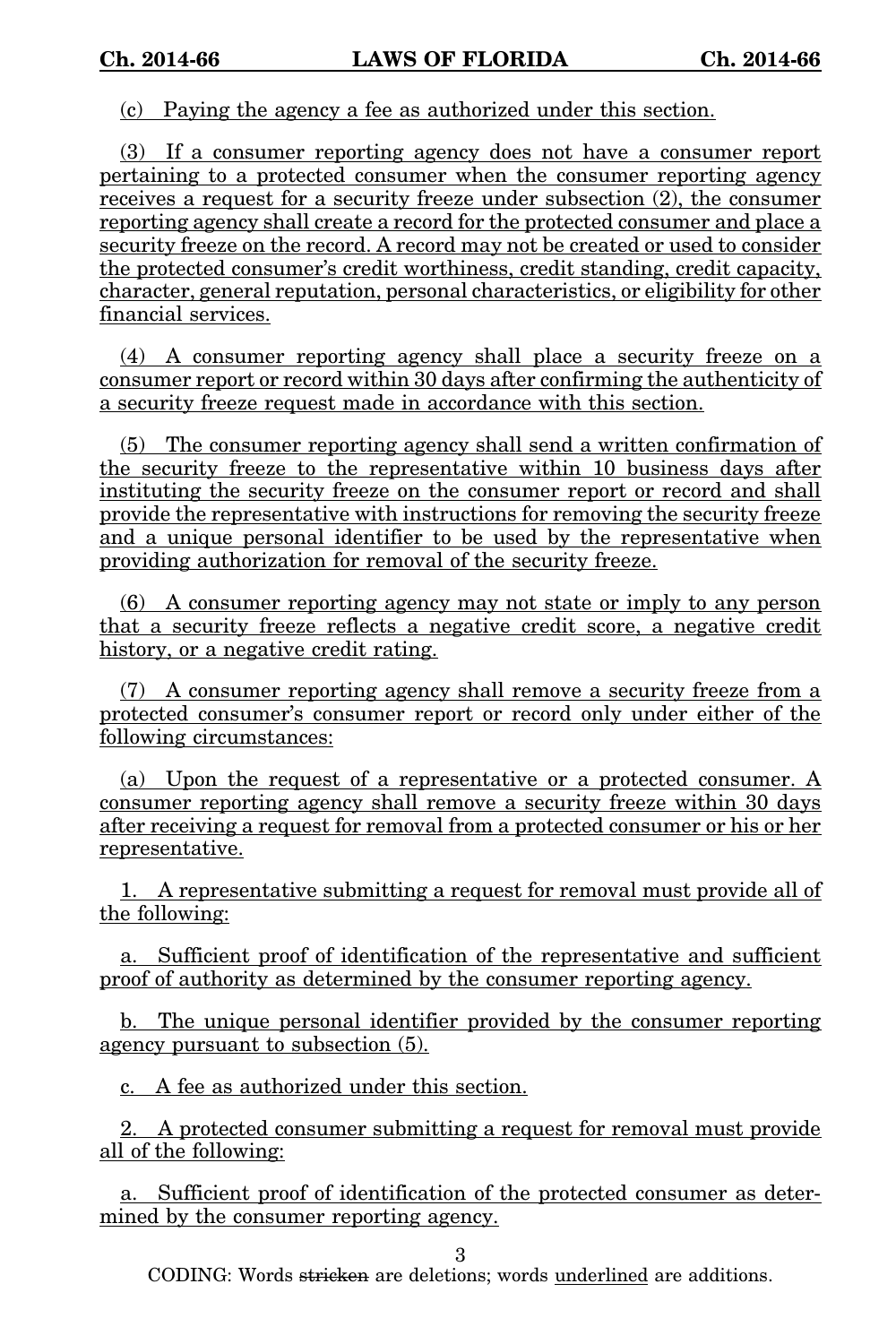b. Documentation that the sufficient proof of authority of the protected consumer's representative to act on behalf of the protected consumer is no longer valid.

c. A fee as authorized under this section.

(b) If the security freeze was instituted due to a material misrepresentation of fact. A consumer reporting agency that intends to remove a security freeze under this paragraph shall notify the representative and protected consumer in writing before removing the security freeze.

(8) This section does not apply to the use of a protected consumer's consumer report or record by the following persons or for the following reasons:

(a) A state agency acting within its lawful investigative or regulatory authority.

(b) A state or local law enforcement agency investigating a crime or conducting a criminal background check.

(c) A person administering a credit file monitoring subscription service to which the protected consumer or the representative, on behalf of the protected consumer, has subscribed.

(d) A person providing the protected consumer's consumer report or record to the protected consumer or representative upon the request of the protected consumer or representative.

(e) Pursuant to a court order lawfully entered.

(f) An insurance company for use in setting or adjusting a rate, adjusting a claim, or underwriting for insurance purposes.

(g) A consumer reporting agency's database or file that consists entirely of information concerning, and used exclusively for, one or more of the following:

1. Criminal record information.

2. Personal loss history information.

3. Fraud prevention or detection.

4. Tenant screening.

5. Employment screening.

6. Personal insurance policy information.

7. Noncredit information used for insurance purposes.

4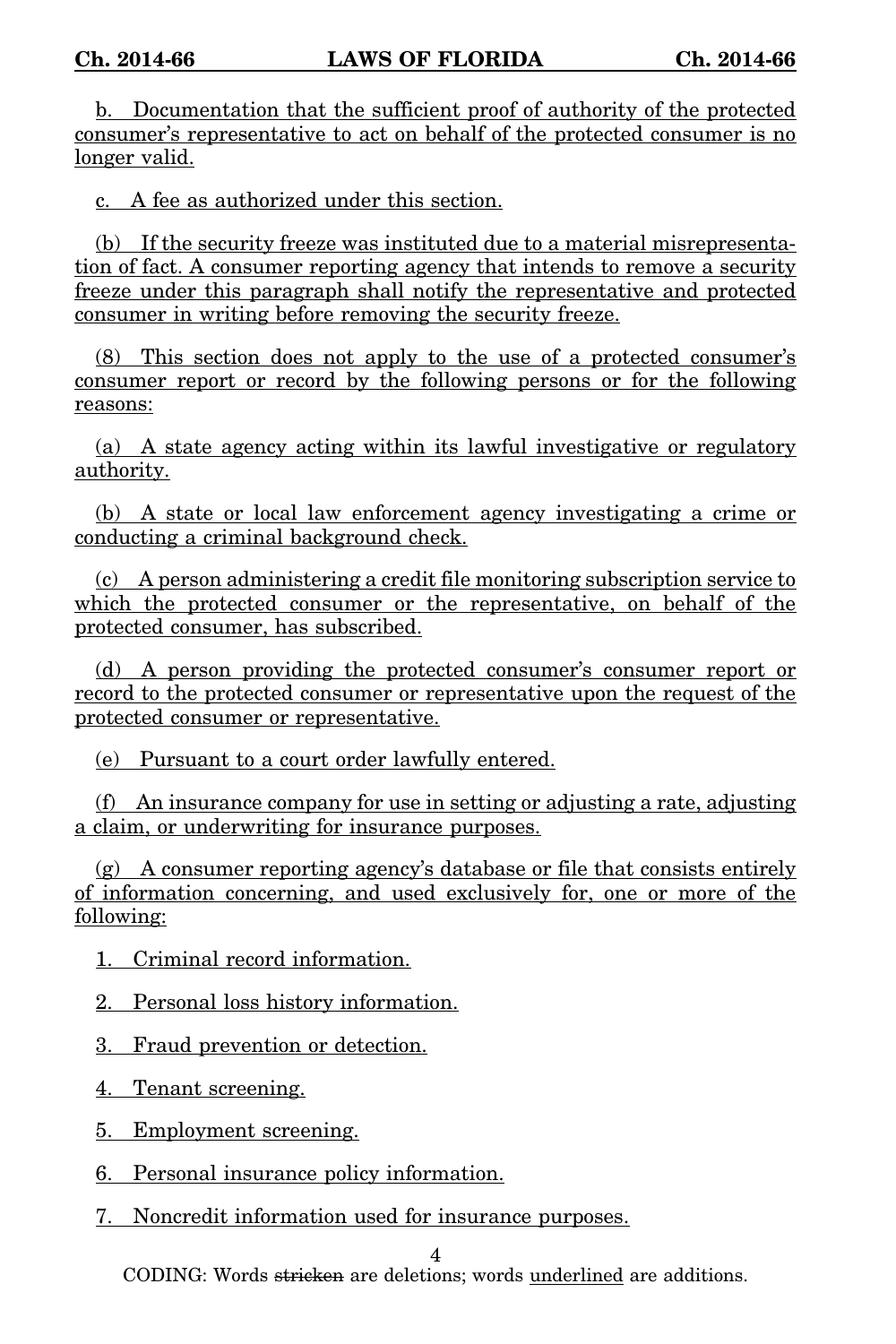(h) A check services company issuing authorizations for the purpose of approving or processing negotiable instruments, electronic funds transfers, or similar methods of payment.

(i) A deposit account information service company issuing reports regarding account closures due to fraud, substantial overdrafts, automatic teller machine abuse, or similar negative information regarding a protected consumer to an inquiring financial institution, as defined in s. 655.005 or in federal law, for use only in reviewing a representative's request for a deposit account for the protected consumer at the inquiring financial institution.

(j) A consumer reporting agency that acts only as a reseller of credit information by assembling and merging information contained in the database of another consumer reporting agency or multiple consumer reporting agencies and that does not maintain a permanent database of credit information from which new consumer reports are produced. However, such consumer reporting agency shall honor any security freeze placed or removed by another consumer reporting agency.

(k) A fraud prevention services company issuing reports to prevent or investigate fraud.

(l) A person or entity, or its affiliates, or a collection agency acting on behalf of the person or entity, with which the protected consumer has an existing account, requesting information in the protected consumer's consumer report or record for the purposes of reviewing or collecting the account. Reviewing the account includes activities related to account maintenance, monitoring, credit line increases, and account upgrades and enhancements.

 $(9)(a)$  A consumer reporting agency may charge a reasonable fee, not to exceed \$10, to place or remove a security freeze.

(b) A consumer reporting agency may also charge a reasonable fee, not to exceed \$10, if the representative fails to retain the original unique personal identifier provided by the consumer reporting agency and the agency must reissue the unique personal identifier or provide a new unique personal identifier to the representative.

(c) A consumer reporting agency may not charge a fee under this section to the representative of a protected consumer who is a victim of identity theft if the representative submits, at the time the security freeze is requested, a copy of a valid investigative report, an incident report, or a complaint with a law enforcement agency about the unlawful use of the protected consumer's identifying information by another person.

(10) If a security freeze is in effect, a consumer reporting agency must send written confirmation to a protected consumer's representative of a change to any of the following official information in the protected consumer's consumer report or record within 30 days after the change is posted:

5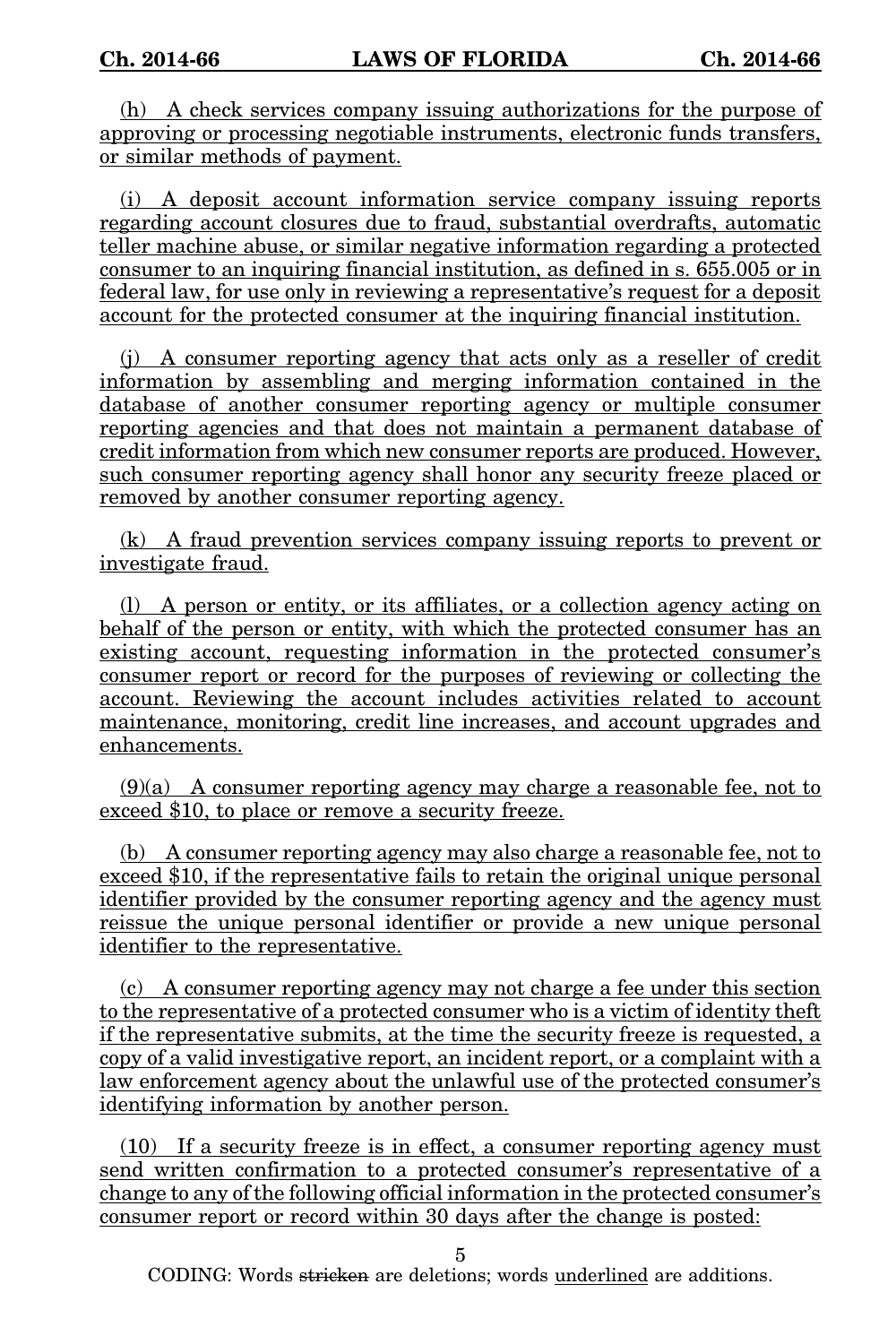- (a) The protected consumer's name.
- (b) The protected consumer's address.
- (c) The protected consumer's date of birth.
- (d) The protected consumer's social security number.

Written confirmation is not required for technical corrections of a protected consumer's official information, including name and street abbreviations, complete spellings, or transposition of numbers or letters. In the case of an address change, the written confirmation must be sent to the representative and to the protected consumer's new address and former address.

(11) If a consumer reporting agency violates a security freeze placed in accordance with this section by releasing information subject to a security freeze without proper authorization, the consumer reporting agency shall, within 5 business days after discovering or being notified of the release of information, notify the representative of the protected consumer in writing. The notice must state the specific information released and provide the name, address, and other contact information of the recipient of the information.

(12) The Department of Agriculture and Consumer Services shall investigate any complaints received concerning violations of this section. If, after investigating any complaint, the department finds that there has been a violation of this section, the department may bring an action to impose an administrative penalty. A consumer reporting agency that willfully fails to comply with any requirement imposed under this section is subject to an administrative penalty in the amount of \$500 for each violation, imposed by the department. An administrative proceeding that could result in the entry of an order imposing an administrative penalty must be conducted in accordance with chapter 120. The administrative penalty shall be deposited in the General Inspection Trust Fund.

(13) In addition to any other penalties or remedies provided under law, persons who are aggrieved by a violation of this section may bring a civil action as follows:

(a) A person who obtains a protected consumer's consumer report or record from a consumer reporting agency under false pretenses or who knowingly obtains a protected consumer's consumer report or record without a permissible purpose is liable to the representative and protected consumer for actual damages sustained by the protected consumer or \$1,000, whichever is greater.

(b) A person who obtains a protected consumer's consumer report or record from a consumer reporting agency under false pretenses or who knowingly obtains a protected consumer's consumer report or record without a permissible purpose is liable to the consumer reporting agency for actual

6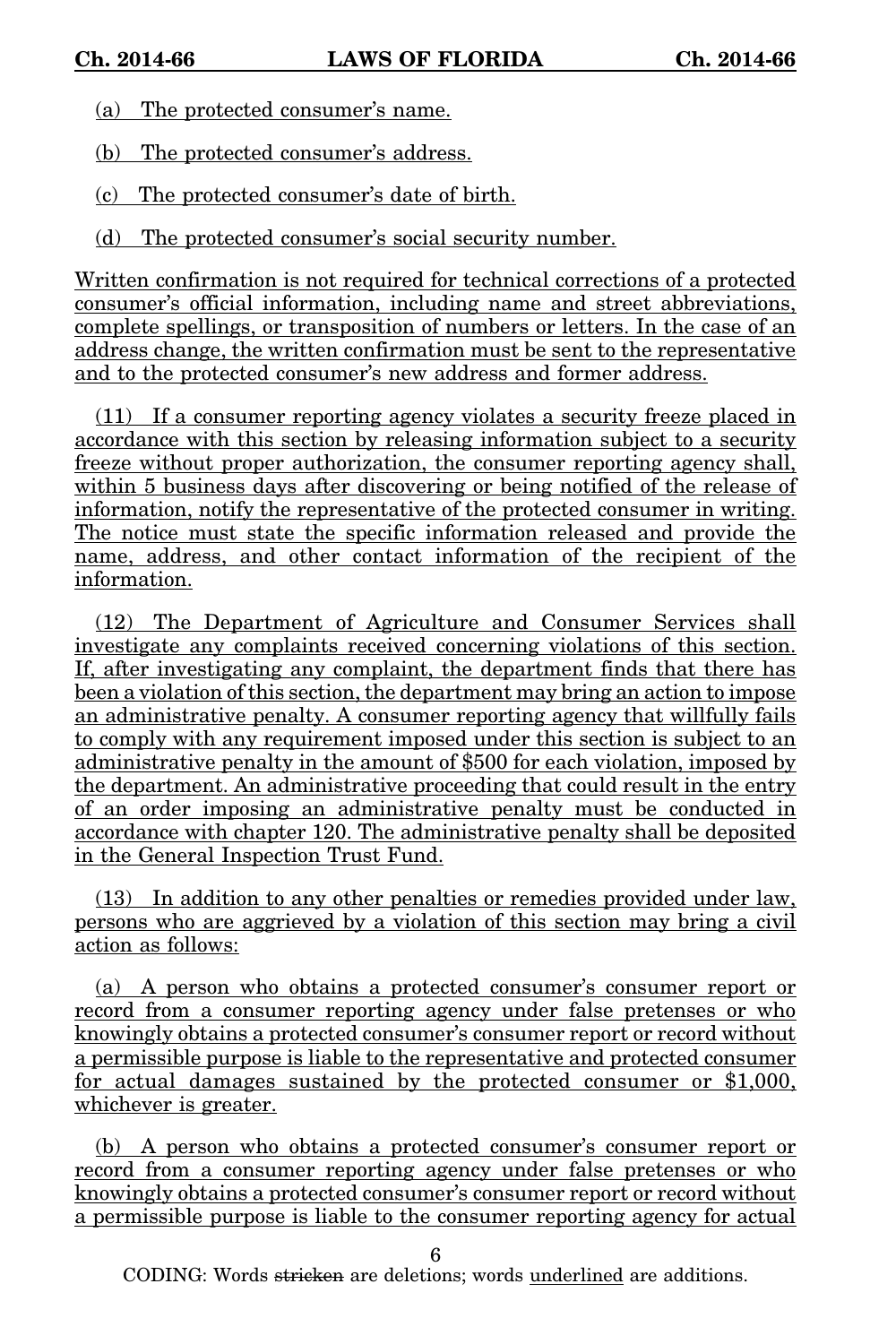damages sustained by the consumer reporting agency or \$1,000, whichever is greater.

(14) A written disclosure by a consumer reporting agency, pursuant to 15 U.S.C. s. 1681g, to a representative and protected consumer residing in this state must include a written summary of all rights that the representative and protected consumer have under this section and, in the case of a consumer reporting agency that compiles and maintains records on a nationwide basis, a toll-free telephone number that the representative can use to communicate with the consumer reporting agency. The information provided in paragraph (b) must be in at least 12-point boldfaced type. The written summary of rights required under this section is sufficient if it is substantially in the following form:

(a) If you are the parent or legal guardian of a minor younger than 16 years of age or a guardian or advocate of an incapacitated, disabled, or protected person under chapter 39, chapter 393, chapter 744, or chapter 914, Florida Statutes, you have the right to place a security freeze on the consumer report of the person you are legally authorized to care for. If no consumer report exists, you have the right to request that a record be created and a security freeze be placed on the record. A record with a security freeze is intended to prevent the opening of credit accounts until the security freeze is removed.

(b) YOU SHOULD BE AWARE THAT USING A SECURITY FREEZE TO CONTROL ACCESS TO THE PERSONAL AND FINANCIAL INFOR-MATION IN A CONSUMER REPORT OR RECORD MAY DELAY, INTERFERE WITH, OR PROHIBIT THE TIMELY APPROVAL OF ANY SUBSEQUENT REQUEST OR APPLICATION REGARDING A NEW LOAN, CREDIT, MORTGAGE, INSURANCE, GOVERNMENT SERVICES OR PAYMENTS, RENTAL HOUSING, EMPLOYMENT, INVESTMENT, LICENSE, CELLULAR PHONE, UTILITIES, DIGITAL SIGNATURE, INTERNET CREDIT CARD TRANSACTION, OR OTHER SERVICES, INCLUDING AN EXTENSION OF CREDIT AT POINT OF SALE.

(c) To remove the security freeze on the protected consumer's record or report, you must contact the consumer reporting agency and provide all of the following:

1. Proof of identification as required by the consumer reporting agency.

2. Proof of authority over the protected consumer as required by the consumer reporting agency.

3. The unique personal identifier provided by the consumer reporting agency.

4. Payment of a fee.

(d) A consumer reporting agency must, within 30 days after receiving the above information, authorize the removal of the security freeze.

7

CODING: Words <del>stricken</del> are deletions; words <u>underlined</u> are additions.